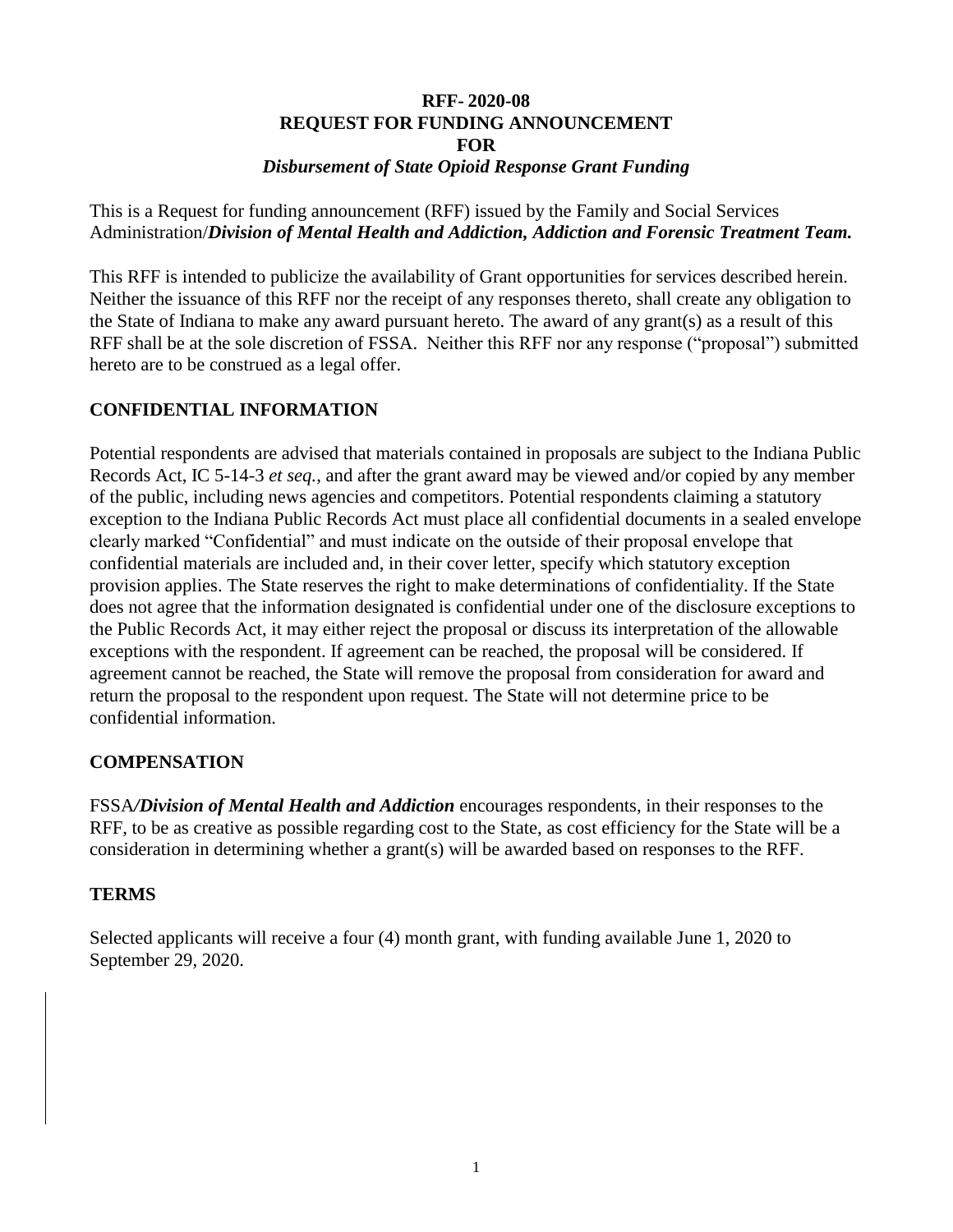### **PROPOSALS**

Respondents interested in providing these services to FSSA/*Division of Mental Health and Addiction* should submit electronic proposals to:

> *Michael Tomlinson* **Email Address:** *Michael.tomlinson@fssa.IN.gov*

The proposal must include:

- 1. Cover Letter with agency and contact persons information
- 2. Proposal narrative
- 3. Budget
- 4. Identify Administrative Staff overseeing project
- 5. Most recent audit report for agency identified as fiscal agent for funds made in accordance with OMB circular A-133 if applicable.

Proposals must be in electronic format, a maximum of 10 pages not including attachments and be received no later than **4:30 p.m. Eastern Time on** *April 24, 2020***. Proposals received after 4:30 p.m. will not be considered.** Proposals must be delivered in electronic format with all required documents. Please use the following language in the subject heading of the email:

### **RESPONSE TO RFF #2020-08 State Opioid Response Grant**

No more than one proposal per respondent will be accepted. In the cover letter please indicate the principal contact for the proposal along with a telephone number and email address.

Any questions regarding this RFF must be submitted via email to Michael Tomlinson [\(michael.tomlinson@fssa.IN.gov\)](mailto:michael.tomlinson@fssa.IN.gov) no later than **4:30 p.m. Eastern Standard Time on April 20, 2020. Questions received after 4:30 p.m. may not be considered. Please keep questions brief and of high priority.** Responses to all questions will be promptly prepared and emailed to group.

**All inquiries are to be directed to Michael Tomlinson and are not to be directed to any other staff member of FSSA. Such action may disqualify respondent from further consideration for a grant as a result of this RFF.**

#### **SCOPE OF WORK**

Indiana Division of Mental Health and Addiction (DMHA) is granting funds to provide Motivational Interviewing trainings across the state of Indiana. This funding will support a qualified and accredited training organization to provide at least six (6) in-person Introductory Motivational Interviewing trainings and four (4) in-person Advanced Motivational Interviewing training. Extra consideration will be given for added training and technical support regarding Motivational Interviewing for participants, including one-on-one coaching and train the trainer activities. Virtual activities may be considered as well during the grant period.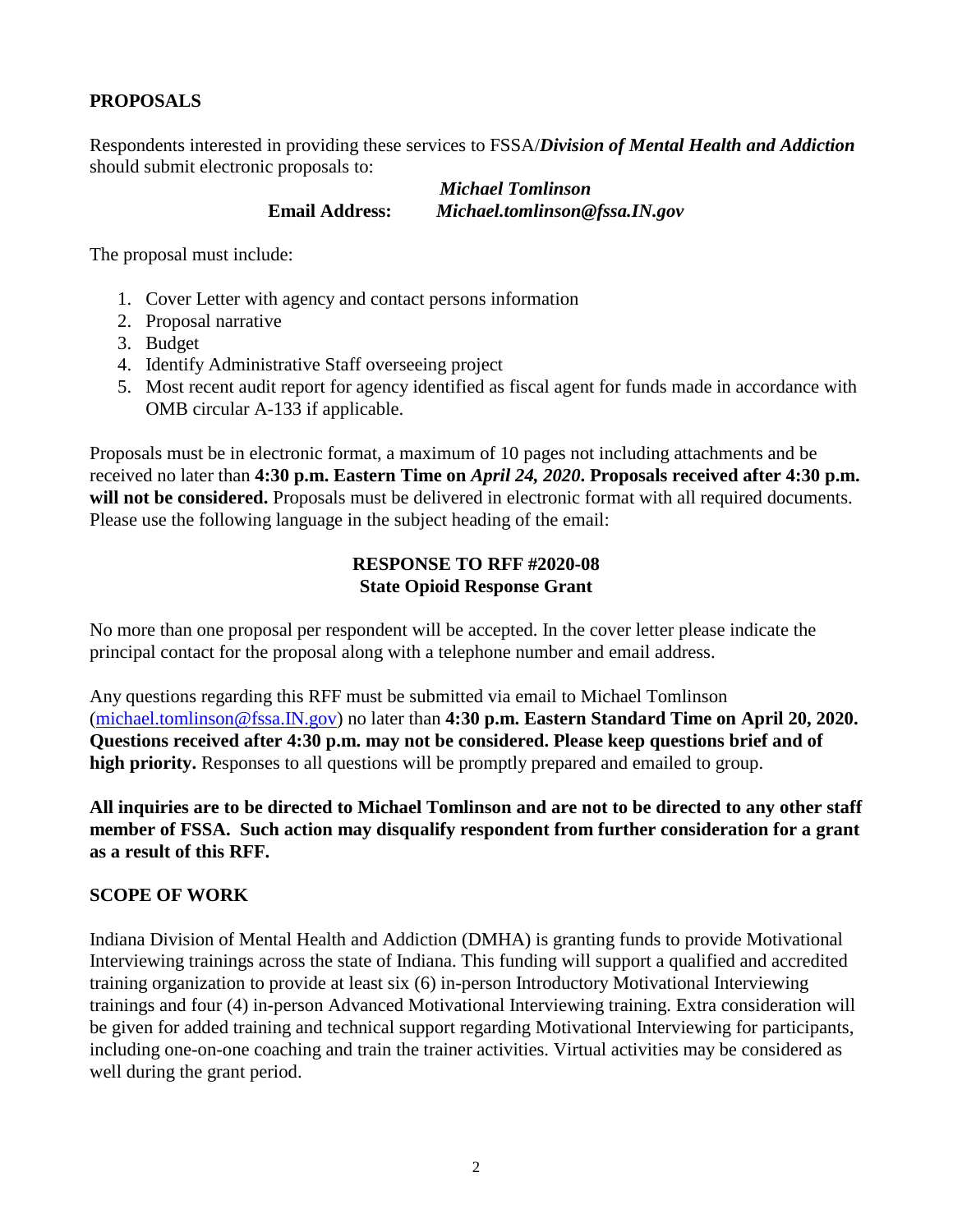The audience for these trainings will include, but not limited to prevention workforce, treatment providers and recovery supports in Indiana. These trainings will be paid for by this grant, and no participant is to be charged for the course. Each eligible participant must be able to receive credit or a completion certificate upon completing course.

The intent is to offer 1 award of up to \$50,000. However, DMHA reserves the right to divide the total amount amongst the number of respondents based on needs. Allowable costs will include travel, course materials, training fees, and appropriate admin expenses. Food is not an allowable expense. All grant activities must be completed by September 29, 2020*.* 

### **TIME FRAME:**

| April 13, 2020 | RFF sent to potential applicants |
|----------------|----------------------------------|
| April 20, 2020 | RFF questions due                |
| April 24, 2020 | RFF proposals due back           |
| May18 2020     | Notify Grantees of Awarded Funds |
| June 1, 2020   | Grant effective date             |
|                |                                  |

Funding:

The maximum award for this funding opportunity *is \$50,000. However, DMHA reserves the right to divide the total* for this program are subject to budgetary exigencies associated with the availability of Federal and State funding.

### **SELECTION PROCESS AND CRITERIA**

Proposals will be reviewed and scored by a committee selected by the *Division of Mental Health and Addiction* or designee. Proposals will be evaluated based upon the proven ability of the respondent to meet the goals of the Program in a cost-effective manner. Specific criteria are:

Evaluation Criteria

Each narrative will be evaluated on the following criteria:

### 1. **Demonstration of Qualifications** (50 points)

- a. Applicant must supply an action plan on how the organization will work with trainers to facilitate coaching sessions and assistance as needed.
- b. Provide a timeline for all trainings
- **2. Program** (20 points)
	- a. Identify supervisory staff and training leads.
	- b. Include process for holding trainings and provide coaching process to the audience.
	- c. Provide planned process for identifying recipients needing technical assistance and delivering said services.
	- d. Documentation of proven results in outcome data, programming, group training.